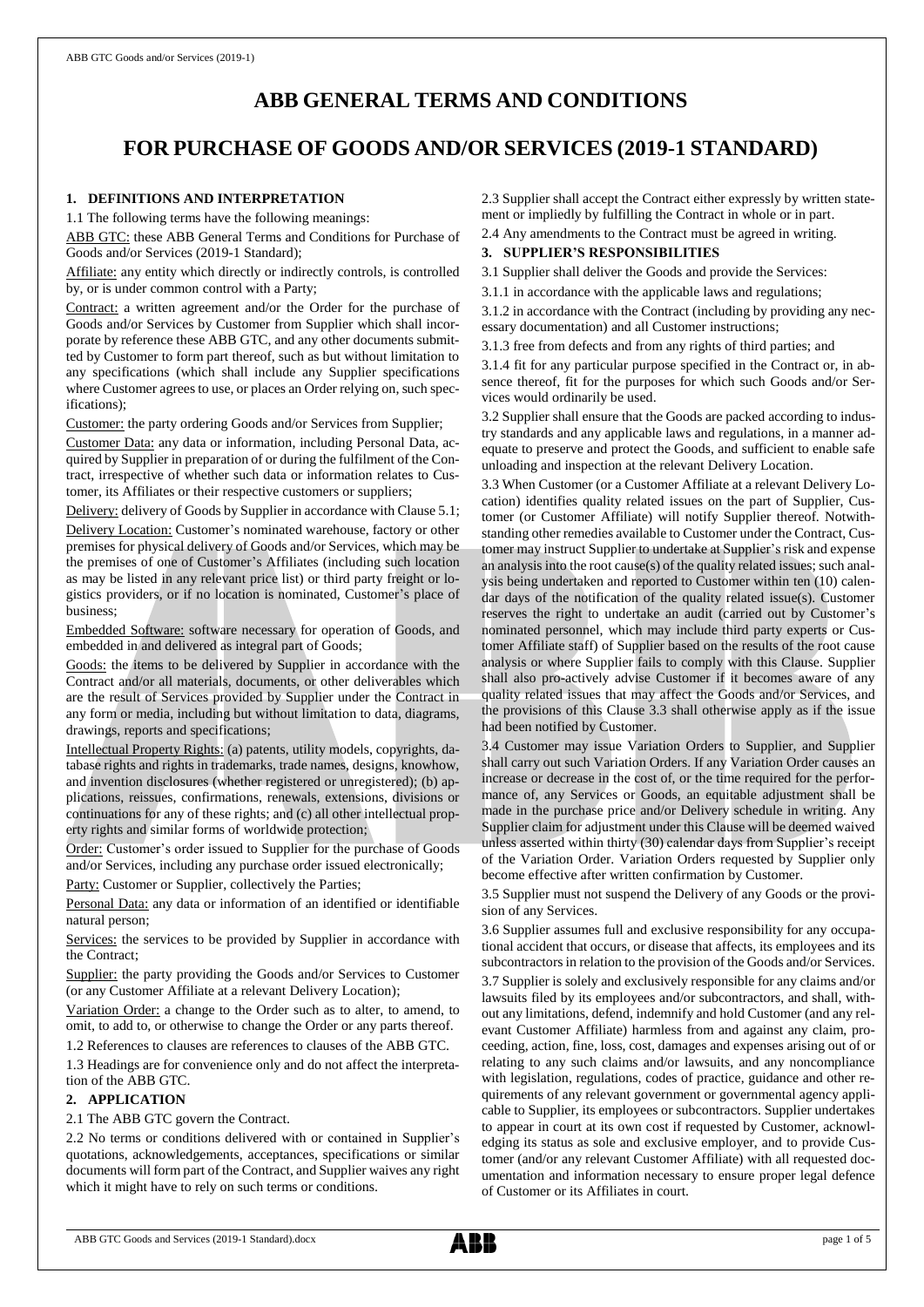3.8 Customer is authorized to make, or procure the making of, any payments due to Supplier's employees and subcontractors providing Goods and/or Services under the Contract, in order to avoid lawsuits, liens or encumbrances. Such payments may be made through withholding Supplier's credits, offsetting or in any other way. Supplier shall provide any support requested by Customer with regard to such payments and indemnify and hold harmless Customer and its Affiliates for any payments made.

## **4. PAYMENT, INVOICING**

4.1 In consideration of the Goods delivered and/or the Services provided by Supplier in accordance with the Contract, Customer shall pay to Supplier the purchase price stated in the Contract provided the invoice fulfils the requirements defined by Customer. Payment shall be made in the country in which Supplier is registered, to a bank account in the name of Supplier. The price is inclusive of all fees and taxes (other than VAT or equivalent) and of all costs of manufacturing, processing, warehousing and packaging (including returning any returnable packaging) of any Goods.

4.2 Supplier shall submit invoices in an auditable form, complying with applicable laws, generally accepted accounting principles and the specific Customer requirements, containing the following minimum information: Supplier name, address and reference person including contact details; invoice date; invoice number; Order number and Supplier number; address of Customer; quantity; specification of Goods and/or Services; price (total amount invoiced); currency; tax or VAT amount; tax or VAT number; Authorized Economic Operator and/or Approved Exporter Authorization number and/or other customs identification number, if applicable; payment terms as agreed. Supplier shall state the Order number on all invoices (in particular but not limited to commercial, pro forma or customs invoices).

4.3 Invoices must be sent to the billing address specified in the Contract (or as otherwise agreed with Customer).

4.4 Customer shall pay the invoice in accordance with the payment terms agreed in the Contract.

4.5 Customer will reimburse expenses only at cost and to the extent agreed in writing.

4.6 Services charged on the basis of hourly rates require written confirmation of Supplier's time sheets by Customer. Supplier shall submit such time sheets to Customer for confirmation as may be instructed by Customer but latest together with any related invoice. Confirmation of time sheets cannot be construed as acknowledgement of any claims. Customer is not obliged to pay invoices based on time sheets which are not confirmed by Customer in writing.

4.7 Customer reserves the right to set off or withhold payment for Goods and/or Services not provided in accordance with the Contract.

4.8 If an invoice received by Customer is not paid by the due date, Supplier may give notice in writing that the amount is overdue. Thirty (30) days after receipt of notice, unless the payment is disputed in good faith by Customer, Supplier may charge interest at the rate of 3% above the 3-month LIBOR rate (for unsecured USD loans) on any unpaid and undisputed amount, from the date payment fell due (or such other date as may be agreed in writing between the Parties), until receipt of the amount owed. Supplier acknowledges and agrees that this Clause 4.8 provides Supplier with a substantial remedy in respect of any late payment of sums due under any Contract.

## **5. DELIVERY, PERFORMANCE OF SERVICES**

5.1 Unless agreed otherwise in the Contract, the Goods shall be delivered in accordance with INCOTERMS 2010 FCA, to the Delivery Location.

5.2 The Services shall be provided at the Delivery Location.

5.3 Supplier shall provide, no later than at the time of acceptance of the Contract, the following minimum information: number of packages and contents, the customs tariff numbers of the country of consignment, and the countries of origin for all Goods. For controlled Goods, the relevant national export control numbers must be indicated and, if the Goods and/or Services are subject to U.S. export regulations, the U.S. Export Control Classification Numbers (ECCN) or classification numbers of the International Traffic in Arms Regulations (ITAR) must be specified. Proofs of preferential origin as well as conformity declarations and marks of the country of consignment or destination are to be submitted without being requested; certificates of origin upon request.

5.4 The Goods shall be delivered, and Services shall be provided, during Customer's business hours (or those of the requested Delivery Location) unless otherwise requested by Customer.

5.5 Upon Delivery, Supplier (or its appointed carrier) shall provide Customer (or, if requested, any nominated Customer Affiliate at the Delivery Location) a delivery note and any other required export and import documents not mentioned in Clause 5.3. If Customer has approved partial delivery, such delivery note shall also include the outstanding balance.

5.6 Ownership of the Goods passes to Customer at Delivery. To the extent that the Goods contain Embedded Software, ownership of such Embedded Software will not passto Customer, but Supplier shall grant, or – as applicable – shall procure that the third party owner grants, Customer and all users a worldwide, irrevocable, perpetual, transferable, non-exclusive, royalty-free right to use the Embedded Software as integral part of such Goods and/or for servicing either of them. For the avoidance of doubt, Supplier shall have no rights of retention of title, and Supplier will convey good title to the Goods, free of any liens or encumbrances (but transfer of title and ownership in the Goods to Customer shall not release Customer from its obligation to pay for those Goods, in accordance with the terms of the Contract).

## **6. ACCEPTANCE**

6.1 Delivery of Goods or provision of Services shall not be deemed to be acceptance of such Goods or Services by Customer. Customer (or its nominated Customer Affiliate at the Delivery Location) shall have reasonable time to inspect or test the Goods and/or Services and to report any defects to Supplier. If a defect in the Goods and/or Services was not reasonably detectable during the inspection, Customer (or its nominated Customer Affiliate at the Delivery Location) shall have reasonable time to provide notice of such defect after it has become apparent and/or to reject the Goods and/or Services.

6.2 The Parties may agree on a certain acceptance procedure, in which case acceptance will be subject to Customer's written acceptance statement (or that of Customer's nominated Affiliate). Supplier shall inform Customer (and any relevant Customer Affiliate) in writing within a reasonable time period in advance when the Goods and/or Services are ready for acceptance.

6.3 Customer may enforce any remedy defined in the Contract for any rejected Goods or Services.

## **7. DELAY**

Supplier will deliver Goods in accordance with any date or time, and at least in accordance with any lead times, specified in the Contract. If the Delivery of Goods or the provision of Services does not comply with the agreed date(s), Customer may:

7.1 terminate the Contract in whole or in part;

7.2 refuse any subsequent delivery of the Goods or provision of the Services;

7.3 recover from Supplier any expenses reasonably incurred by Customer (or any affected Customer Affiliate) in obtaining the Goods and/or Services in substitution from another supplier;

7.4 claim damages for any cost, loss, expenses and liquidated damages incurred by Customer (or by any affected Customer Affiliate) which are attributable to Supplier's delay;

7.5 claim liquidated damages as agreed in the Contract;

and it is agreed that Customer may select one or more such remedies, and recovering costs or damages under any of Clauses 7.3 to 7.5 shall not exclude Customer from recovering other costs or damages under the other parts of this Clause 7.

#### **8. WARRANTY AND REMEDIES**

8.1 Supplier warrants that the Goods and/or Services comply with the Contract, including but without limitation to Supplier's responsibilities as defined in Clause 3.1.

ABB GTC Goods and Services (2019-1 Standard).docx page 2 of 5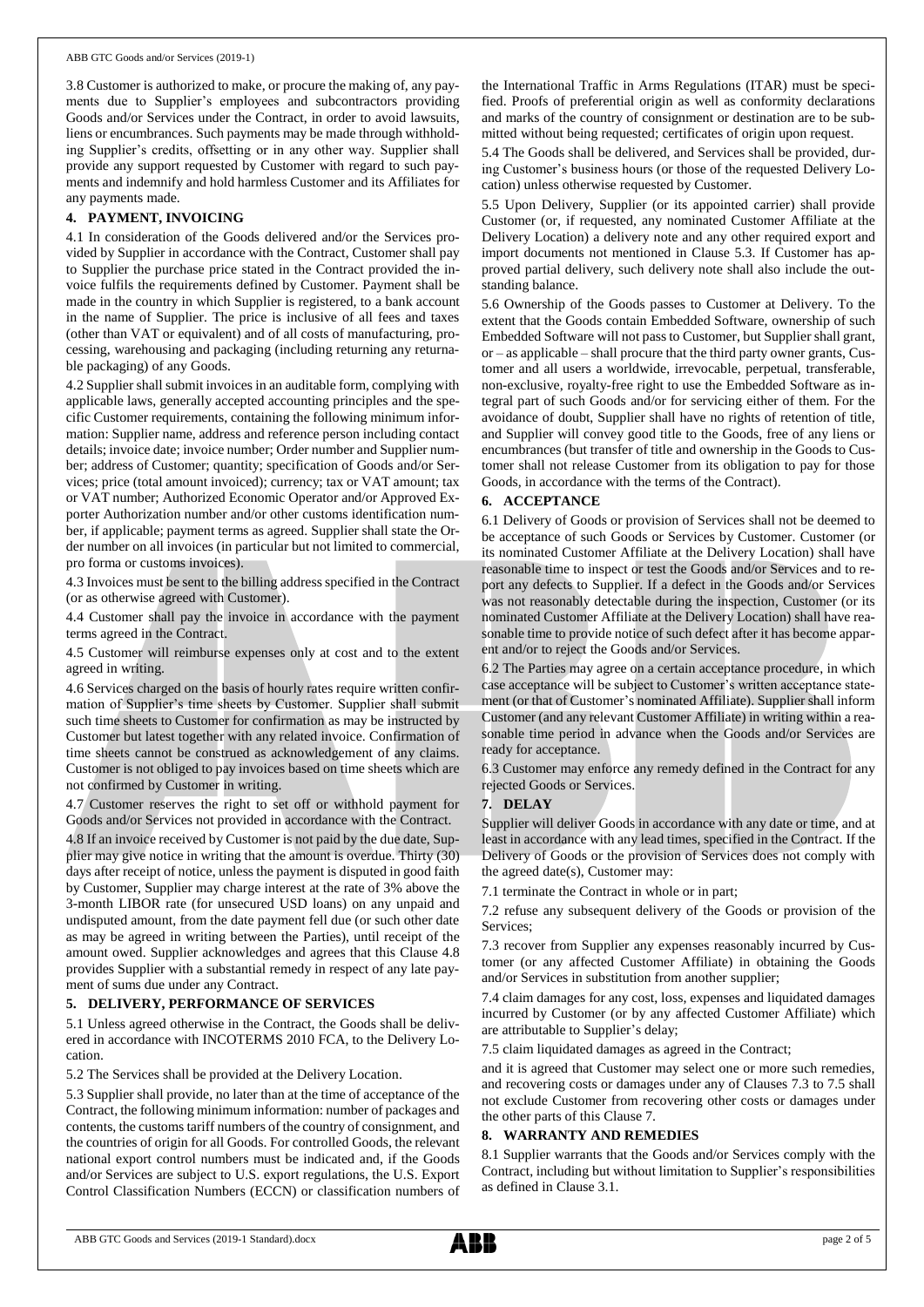8.2 Supplier warrants that the Goods are new and unused at the date of Delivery and remain free from defects during the warranty period.

8.3 The warranty period is twenty four (24) months from Delivery, or as otherwise set out in the Contract.

8.4 In case of breach of any warranty which is not remedied within forty-eight (48) hours from Customer's notification, or in case of any other breach of the Contract, Customer is entitled to enforce any or all of the following remedies at its discretion and at Supplier's expense:

8.4.1 to give Supplier an opportunity to carry out any additional work necessary to ensure that the Contract is fulfilled;

8.4.2 to require Supplier promptly to repair or replace the defective Goods and/or Services;

8.4.2 to carry out (or to instruct a third party to carry out) any additional work necessary to make the Goods and/or Services comply with the Contract;

8.4.3 to refuse any further Goods and/or Services;

8.4.4 to require Supplier to indemnify and hold harmless Customer (and any relevant Customer Affiliate) for such damages as may have been sustained by Customer (or any Customer Affiliate) as a result of Supplier's breach of the Contract;

8.4.5 to terminate the Contract, and in such event:

8.4.5.1 Customer has no obligation to compensate Supplier (including paying for the Goods and/or Services which have been rejected); and

8.4.5.2 at Customer's option, Supplier shall pay back to Customer any remuneration received from Customer for the Goods and/or Services and take back the Goods at Supplier's own cost and risk; and

8.4.5.3 Customer may source equivalent replacement goods and/or services from an alternative supplier (with any incremental costs incurred in doing so being for Supplier's account).

8.5 In case of a breach of any warranty, the entire warranty period shall be restarted for the defective Goods/Services from the date the remediation is completed to Customer's satisfaction.

8.6 The rights and remedies available to Customer under the Contract are cumulative and are not exclusive of any rights or remedies available at law or in equity.

## **9. INTELLECTUAL PROPERTY RIGHTS**

9.1 Subject to Clause 9.2, Supplier hereby grants Customer and its Affiliates, or undertakes to procure that Customer and its Affiliates are granted, a worldwide, irrevocable, transferable, sub-licensable, non-exclusive, royalty-free license to use the Intellectual Property Rights in the Goods, including Embedded Software, if any.

9.2 Supplier herewith assigns to Customer (or will assign to Customer's nominated Affiliate) full ownership rights in any Intellectual Property Rights in Goods resulting from the Services. Supplier further agrees, upon Customer's request and at its cost, to take all further steps necessary to perfect Customer's ownership (or that of its nominated Affiliate) to the Intellectual Property Rights.

9.3 Intellectual Property Rights in any Goods created by or licensed to Supplier prior or outside a Contract (Pre-Existing IPR) will remain vested in Supplier (or the third party owner). To the extent that Pre-Existing IPR are embedded in any Goods resulting from the Services, Supplier grants, or undertakes to procure that the third party owner grants, Customer and its Affiliates a worldwide, irrevocable, transferable, sub-licensable, non-exclusive, royalty-free license to use the Pre-Existing IPR as part of such Goods, including the right to improve, develop, market, distribute, sublicense or otherwise use such Pre-Existing IPR.

9.4 Supplier must specify in writing and prior to Delivery all open source software contained in or used by Embedded Software, if any, and request Customer's written approval. Supplier agrees to replace at its own cost any open source software components rejected by Customer with software of at least the same quality and functionality.

9.5 If any claim is made against Customer (or any Customer Affiliate) that the Goods and/or Services infringe a third party's Intellectual Property Rights, Supplier shall at its cost, but at Customer's discretion: (i) procure for Customer, Customer's Affiliates and Customer's clients, as the case may be, the right to continue using the Goods and/or Services; (ii) modify the Goods and/or Services so they cease to be infringing; or (iii) replace the Goods and/or Services with non-infringing equivalents. Otherwise, Customer is entitled to terminate the Contract and to reclaim all sums which it, or any Customer Affiliate, has paid to Supplier thereunder.

#### **10. COMPLIANCE, INTEGRITY**

10.1 Supplier shall provide the Goods and/or Services in compliance with all relevant laws, regulations, and codes of practice.

10.2 Supplier and its subcontractors must comply with the ABB List of Prohibited and Restricted Substances and report to Customer (and/or any Customer Affiliate operating at the relevant Delivery Location) the substances contained in the Goods. Supplier must also comply with the reporting and other requirements regarding Conflict Minerals made available under **[www.abb.com](http://www.abb.com/) – Supplying – Material Compliance – ABB Policy and Supplier Requirements** or otherwise and shall provide Customer (and any relevant Customer Affiliate) with documents, certificates and statements as requested. Any statement made by Supplier to Customer (whether directly or indirectly) with regard to materials used for or in connection with the Goods and/or Services will be deemed to be a representation under the Contract.

10.3 Supplier represents and warrants that it is and will remain fully compliant with all applicable trade and customs laws, regulations, instructions, and policies, including, but not limited to, satisfying all necessary clearance requirements, proofs of origin, export and import licenses and exemptions from, and making all proper filings with appropriate governmental bodies and/or disclosures relating to the provision of services, the release or transfer of goods, hardware, software and technology.

10.4 No material or equipment included in or used for the Goods and/or Services must originate from any company or country listed in any relevant embargo issued by the authority in the country where the Goods and/or Services will be used, or by an authority otherwise having influence over the equipment and material forming part of the Goods and/or Services. If any of the Goods and/or Services are or will be subject to export restrictions, it is Supplier's responsibility to promptly inform Customer (and any relevant Customer Affiliate) in writing of the particulars of such restrictions.

10.5 Each Party warrants that it will not, directly or indirectly, and that each has no knowledge that other persons will, directly or indirectly, make any payment, gift or other commitment to its customers, to government officials or to agents, directors and employees of each Party, or any other party, in a manner contrary to applicable laws (including but not limited to the U. S. Foreign Corrupt Practices Act, the UK Bribery Act 2010 and, where applicable, legislation enacted by member states and signatories implementing the OECD Convention Combating Bribery of Foreign Officials), and shall comply with all relevant laws, regulations, ordinances and rules regarding bribery and corruption. Nothing in the Contract will render either Party or any of its Affiliates liable to reimburse the other for any such consideration given or promised.

10.6 Supplier herewith acknowledges and confirms that Supplier has received a copy of ABB's Code of Conduct and ABB's Supplier Code of Conduct or has been provided information on how to access both ABB Codes of Conduct online under **[www.abb.com/Integrity](http://www.abb.com/Integrity)**. Supplier agrees to perform its contractual obligations in accordance with both ABB Codes of Conduct.

10.7 ABB has established reporting channels where Supplier and its employees may report suspected violations of applicable laws, policies or standards of conduct (Web portal: **[www.abb.com/Integrity](http://www.abb.com/Integrity) – Reporting Channels**; contact details specified on this Web portal), and Supplier shall ensure that such reporting channels are used to report any suspected violations.

10.8 Any violation of an obligation contained in this Clause 10 is a material breach of the Contract and entitles the other Party to terminate the Contract with immediate effect and without prejudice to any further rights or remedies available thereunder or at law. Notwithstanding anything to the contrary in the Contract, Supplier shall, without any limitations, indemnify and hold harmless Customer (and any affected Customer Affiliate) for all liabilities, damages, cost or expenses incurred

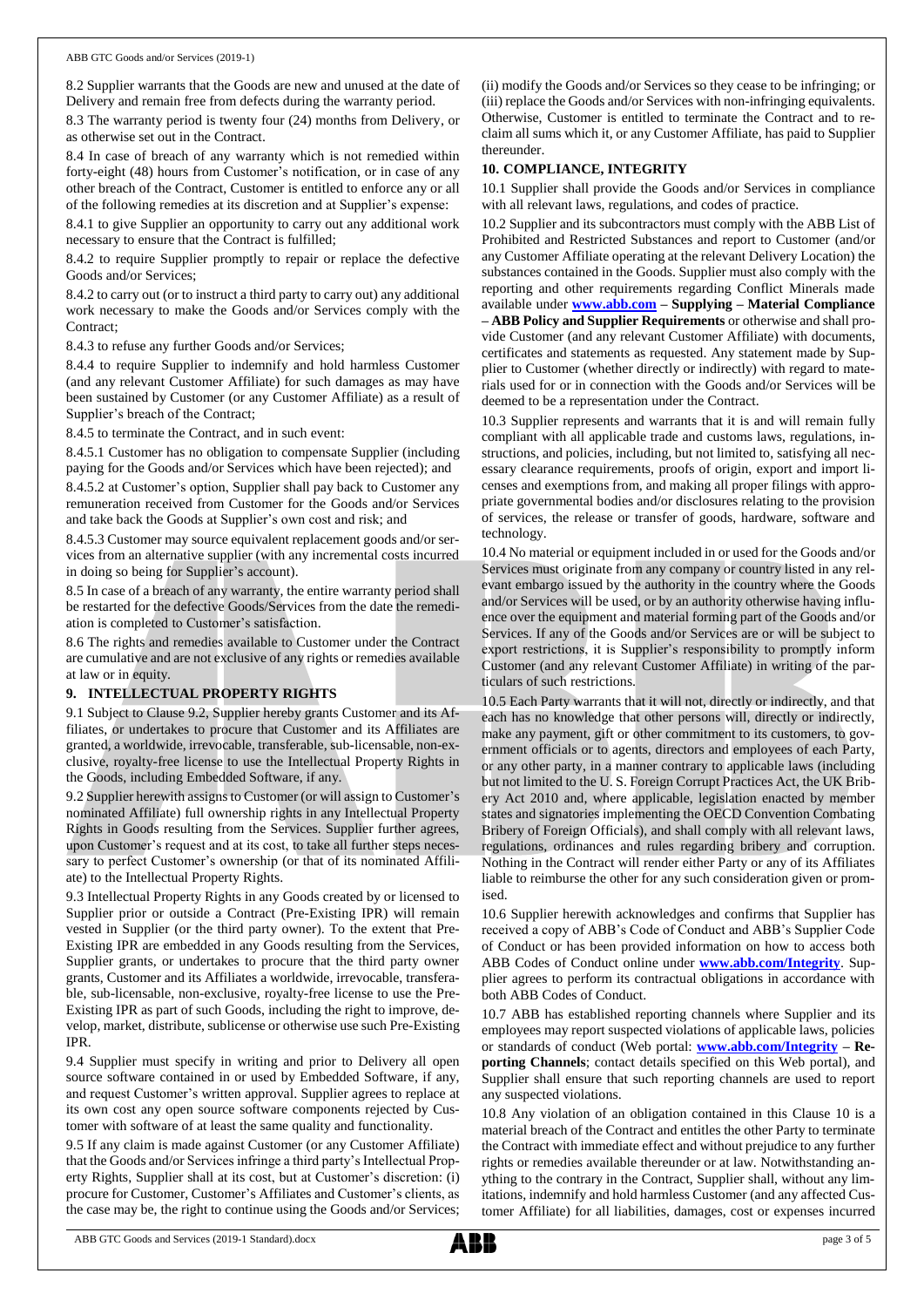as a result of any such violation and/or termination of the Contract, or arising from export restrictions concealed by Supplier.

# **11. CONFIDENTIALITY, DATA SECURITY, DATA PROTECTION**

11.1 Supplier shall keep in strict confidence all Customer Data and any other information concerning Customer's or its Affiliates' business, their products and/or their technologies which Supplier obtains in connection with the Goods and/or Services to be provided (whether before or after acceptance of the Contract). Supplier shall restrict disclosure of such confidential material to such of its employees, agents or subcontractors or other third parties as need to know the same for the purpose of the provision of the Goods and/or Services to Customer. Supplier shall ensure that such employees, agents, subcontractors or other third parties are subject to and comply with the same obligations of confidentiality as applicable to Supplier and will be liable for any unauthorized disclosures.

11.2 Supplier shall apply appropriate safeguards, adequate to the type of Customer Data to be protected, against the unauthorised access or disclosure of Customer Data and protect such Customer Data in accordance with the generally accepted standards of protection in the related industry, or in the same manner and to the same degree that it protects its own confidential and proprietary information – whichever standard is higher. Supplier may disclose confidential information to Permitted Additional Recipients (which means Supplier's authorised representatives, including auditors, legal counsel, consultants and advisors) provided always that: (i) such information is disclosed on a strict need-toknow basis; and (ii) such Permitted Additional Recipients sign with Supplier a confidentiality agreement with terms substantially similar hereto or, where applicable, are required to comply with codes of professional conduct ensuring confidentiality of such information. Supplier shall comply with, and ensure that the Permitted Additional Recipients comply with, any security procedure, policy or standard provided to Supplier by Customer or any of its Affiliates from time to time, and in particular with the ABB Cyber Security Requirements for Suppliers as made available under **[www.abb.com/Supplying/Cybersecu](http://www.abb.com/Supplying/Cybersecurity)[rity](http://www.abb.com/Supplying/Cybersecurity)**, or as otherwise set out in the Contract.

11.3 Supplier must not: (i) use Customer Data for any other purposes than for providing the Goods and/or Services; or (ii) reproduce the Customer Data in whole or in part in any form except as may be required by the Contract; or (iii) disclose Customer Data to any third party, except to Permitted Additional Recipients or with the prior written consent of Customer.

11.4 Supplier shall install and update at its own cost adequate virus protection software and operating system security patches for all computers and software utilized in connection with providing the Goods and/or Services.

11.5 Supplier shall inform Customer (and any affected Customer Affiliate) without delay about suspicion of breaches of data security or other serious incidents or irregularities regarding any Customer Data.

11.6 Supplier agrees that Customer (and any affected Customer Affiliate) may provide any information received from Supplier to other Affiliates of Customer and to third parties.

## 11.7 **Protection of Personal Data**

11.7.1 If Customer discloses Personal Data to Supplier, Supplier shall comply with all applicable data protection laws and regulations.

11.7.2 Supplier shall apply appropriate physical, technical and organizational measures to ensure a level of security of Personal Data appropriate to the respective risk and the ability to ensure the ongoing confidentiality, integrity, availability and resilience of processing systems and services.

11.7.3 Supplier agrees that it will not withhold or delay its consent to any changes to this Clause 11 which in Customer's or its Affiliates' reasonable opinion are required to be made in order to comply with applicable data protection laws and regulations and/or with guidelines and advice from any competent supervisory authority, and agrees to implement any such changes at no additional cost to Customer.

11.7.4 Supplier acknowledges that the processing of Personal Data in accordance with the Contract may require the conclusion of additional data processing or data protection agreements with Customer or its Affiliates. To the extent such additional agreements are not initially concluded as part of the Contract, Supplier, its relevant Affiliates or subcontractors shall upon Customer's request promptly enter into any such agreement(s), as designated by Customer and as required by mandatory law or a competent data protection or other competent authority.

# **12. LIABILITY AND INDEMNITY**

12.1 Without prejudice to applicable mandatory law, Supplier shall, without any limitations, indemnify and hold harmless Customer, and any affected Customer Affiliate, for all liabilities, damages, cost, losses or expenses incurred by Customer (or such Customer Affiliate) as a result of Supplier's breach of the Contract. Supplier shall, without any limitations, indemnify and hold harmless Customer and each relevant Customer Affiliate for any claim made by a third party against Customer (or such Customer Affiliate) in connection with the Goods and/or Services, including but without limitation to claims that such Goods and/or Services infringe a third party's Intellectual Property Rights. Upon Customer's request Supplier shall defend Customer (or any relevant Customer Affiliate) against any third party claims.

12.2 Supplier is responsible for the control and management of all of its employees, suppliers and/or subcontractors, and it is responsible for their acts or omissions as if they were the acts or omissions of Supplier.

12.3 Supplier shall maintain in force, and upon request provide evidence of, adequate liability insurance and statutory worker's compensation/employer's liability insurance with reputable and financially sound insurers, which however will not relieve Supplier from any liability towards Customer (or any Customer Affiliate). The insured amount cannot be considered as limitation of liability.

12.4 Customer reserves the right to set off any claims under a Contract against any amounts owed to Supplier.

## **13. TERMINATION**

13.1 Customer may terminate the Contract for convenience in whole or in part by giving Supplier thirty (30) calendar days written notice. In such event Customer shall pay to Supplier the value of the delivered but unpaid Goods and/or Services (provided that such Goods and/or Services otherwise comply with the Contract) and proven direct costs reasonably incurred by Supplier for undelivered Goods and/or Services, however in no event more than the price for the Goods and/or Services agreed under the Contract. No further compensation will be due to Supplier.

13.2 In the event of Supplier's breach of the Contract, Customer is entitled to terminate the Contract in accordance with Clause 8.4.

13.3 Customer may terminate the Contract with immediate effect by notice in writing in the event that: (i) an interim order is applied for or made, or a voluntary arrangement approved, or a petition for a bankruptcy order is presented or a bankruptcy order is made against Supplier; or (ii) any circumstances arise which entitle the court or a creditor to appoint a receiver or administrator or to make a winding-up order; or (iii) other similar action is taken against or by Supplier by reason of its insolvency or in consequence of debt; or (iv) there is a change of control of Supplier.

13.4 Upon termination Supplier shall immediately and at Supplier's expense return to Customer (or Customer's Affiliate) all Customer or Customer Affiliate property (including any Customer Data, documentation, and transfer of Intellectual Property Rights) then under Supplier's control and provide Customer (or its nominated Affiliate) with the complete documentation about the Goods and/or Services.

## **14. FORCE MAJEURE**

14.1 Neither Party (nor any Customer Affiliate receiving the Goods and/or Services) will be liable for any delay or failure to perform its obligations under a Contract if the delay or failure results from an event of Force Majeure. **Force Majeure** means an event that was not foreseeable by the affected Party (or Customer Affiliate) at the time of execution of the Contract, is unavoidable and outside the reasonable control of the affected Party (or Customer Affiliate), provided that it cannot overcome such event despite all reasonable efforts, and that it provides